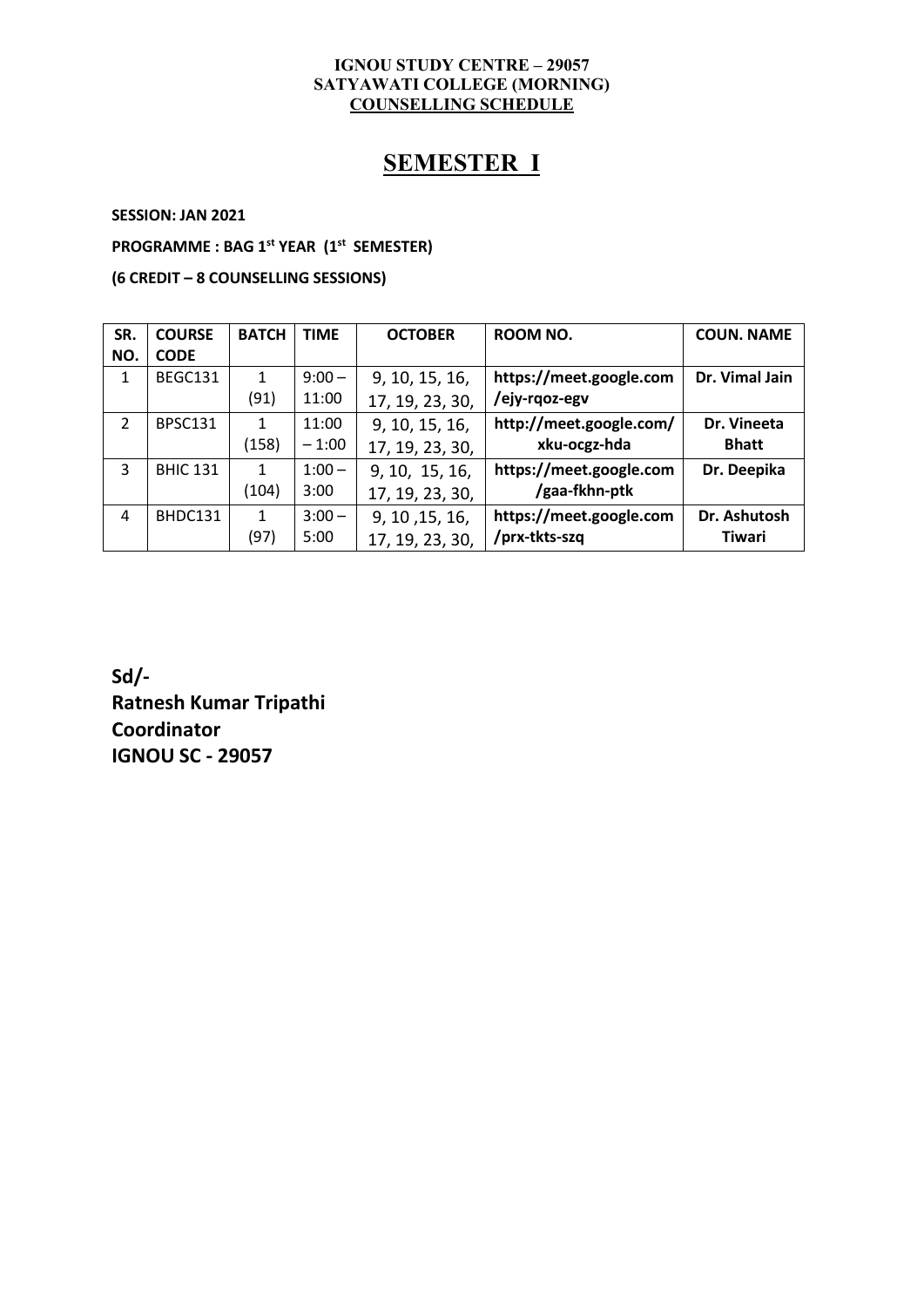#### **IGNOU STUDY CENTRE – 29057 SATYAWATI COLLEGE (MORNING) COUNSELLING SCHEDULE**

# **SEMESTER II**

**SESSION: JAN 2021**

**PROGRAMME : BAG 1 st YEAR (2 ND SEMESTER)**

**(6 CREDIT – 8 COUNSELLING SESSIONS)**

| SR.            | <b>COURSE</b>   | <b>BATCH</b> | <b>TIME</b> | <b>OCTOBER /</b> | <b>ROOM NO.</b>         | <b>COUN. NAME</b> |
|----------------|-----------------|--------------|-------------|------------------|-------------------------|-------------------|
| NO.            | <b>CODE</b>     |              |             | <b>NOVEMBER</b>  |                         |                   |
| 1              | BEGC132         | 1            | $9:00 -$    | 31, 6, 7, 13,    | https://meet.google.com | Dr. Vimal Jain    |
|                |                 | (91)         | 11:00       | 14, 19, 20, 21   | /ejy-rqoz-egv           |                   |
| $\overline{2}$ | <b>BPSC132</b>  |              | 11:00       | 31, 6, 7, 13,    | http://meet.google.com/ | Dr. Vineeta       |
|                |                 | (158)        | $-1:00$     | 14, 19, 20, 21   | xku-ocgz-hda            | <b>Bhatt</b>      |
| 3              | <b>BHIC 132</b> | 1            | $1:00 -$    | 31, 6, 7, 13,    | https://meet.google.com | Dr. Deepika       |
|                |                 | (104)        | 3:00        | 14, 19, 20, 21   | /gaa-fkhn-ptk           |                   |
| 4              | BHDC132         | 1            | $3:00 -$    | 31, 6, 7, 13,    | https://meet.google.com | Dr. Ashutosh      |
|                |                 | (97)         | 5:00        | 14, 19, 20, 21   | /prx-tkts-szq           | <b>Tiwari</b>     |

**Sd/- Ratnesh Kumar Tripathi Coordinator IGNOU SC - 29057**